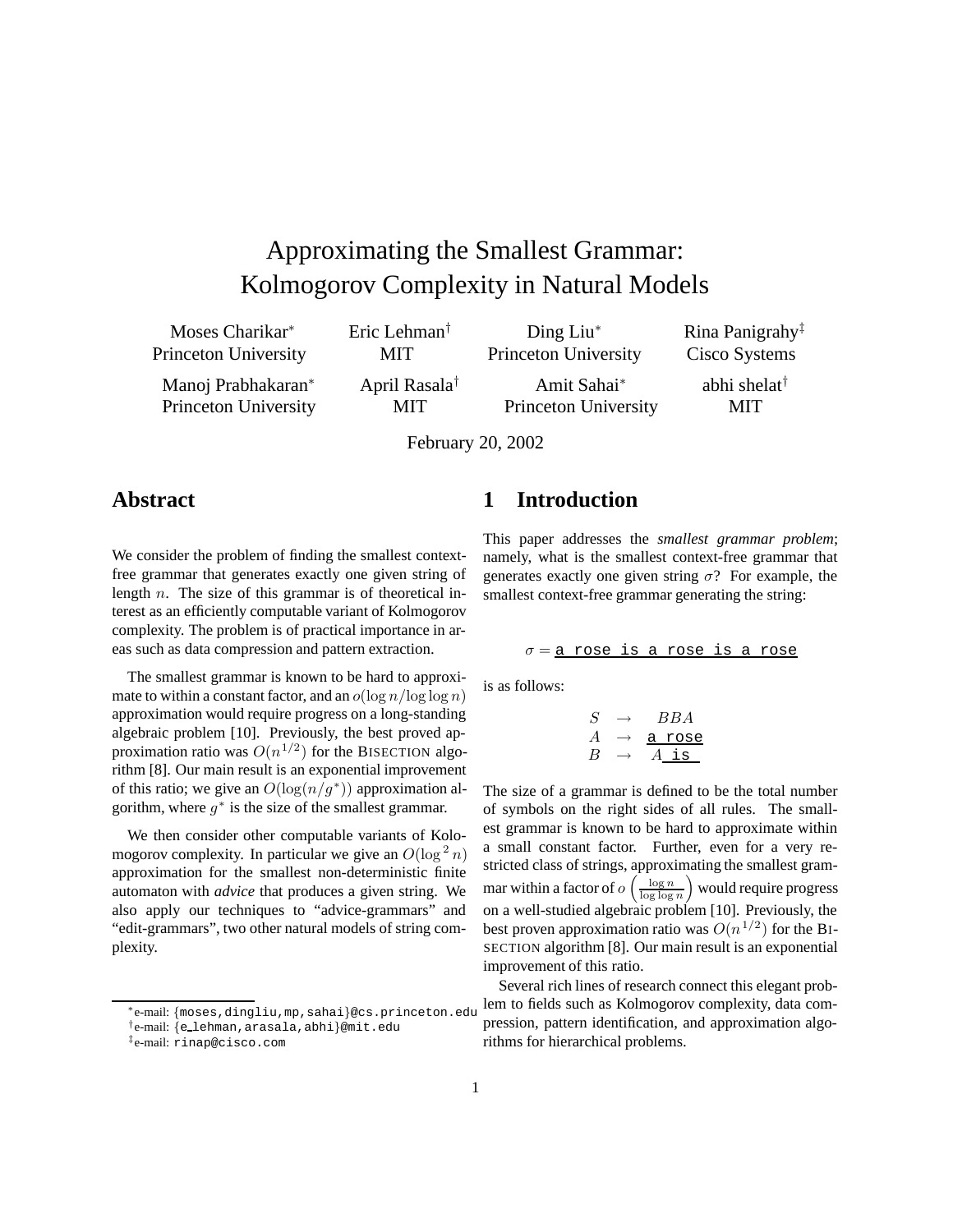The size of the smallest context-free grammar generating a given string is a natural, but more tractable variant of Kolmogorov complexity. (The Kolmogorov complexity of a string is the description length of the smallest Turing machine that outputs that string.) The Turing machine model for representing strings is too powerful to be exploited effectively; in general, the Kolmogorov complexity of a string is uncomputable. However, weakening the model from Turing machines to context-free grammars reduces the complexity of the problem from the realm of undecidability to mere intractability. How well the smallest grammar can be approximated remains an open question. In this work we make significant progress toward an answer: our main result is that the "grammar complexity" of a string is  $O(\log(n/g^*))$ -approximable in polynomial time, where  $q^*$  is the size of the smallest grammar.

This perspective on the smallest grammar problem suggests a general direction of inquiry: can the complexity of a string be determined or approximated with respect to other natural models? Along this line, we consider the problem of optimally representing an input string by a non-deterministic finite automaton guided by an advice string. We show that the optimal representation of a string is  $O(\log^2 n)$ -approximable in this model. Then<br>we consider context-free grammars with multiple producwe consider context-free grammars with multiple productions per nonterminal, again guided by an advice string. This modified grammar model turns out, unexpectedly, to be essentially equivalent to the original.

The smallest grammar problem is also important in the area of data compression. Instead of storing a long string, one can store a small grammar that generates it, provided such a grammar can be found. This line of thought has led to a flurry of research  $[8, 12, 16, 7, 1, 9]$  in the data compression community. Kieffer and Yang show that a good solution to the grammar problem leads to a good universal compression algorithm for finite Markov sources [7]. Empirical results indicate that grammar-based data compression is competitive with other techniques in practice [8, 12]. Surprisingly, however, the most prominent algorithms for the smallest grammar problem have been shown to exploit the grammar model poorly [10]. In particular, the SEQUITUR [12], BISECTION [8], LZ78 [16], and SEQUENTIAL [14] algorithms all have approximation ratios that are  $\Omega(n^{1/3})$ . In this paper, we achieve a logarithmic ratio.

The smallest grammar problem is also relevant to iden-

tifying important patterns in a string, since such patterns naturally correspond to nonterminals in a compact grammar. In fact, an original motivation for the problem was to identify regularities in DNA sequences [11]. Since then, smallest grammar algorithms have been used to highlight patterns in musical scores and uncover properties of language from example texts [4]. All this is possible because a string represented by a context-free grammar remains relatively comprehensible. This comprehensibility is an important attraction of grammar-based compression relative to otherwise competitive compression schemes. For example, the best pattern matching algorithm that operates on a string compressed as a grammar is asymptotically faster than the equivalent for LZ77 [6].

Finally, work on the smallest grammar problem extends the study of approximation algorithms to hierarchical objects, such as grammars, as opposed to "flat" objects, such as graphs, CNF-formulas, etc. This is a significant shift, since many real-world problems have a hierarchical nature, but standard approximation techniques such as linear and semi-definite programming are not easily applied to this new domain.

The remainder of this paper is organized as follows. Section 2 defines terms and notation. Section 3 contains our main result, an  $O(\log(n/g^*))$  approximation algorithm for the smallest grammar problem. Section 4 follows up the Kolmogorov complexity connection and includes the results on the complexity measure in other models. We conclude with some open problems and new directions.

# **2 Definitions**

A *grammar* G is a 4-tuple  $(\Sigma, \Gamma, S, \Delta)$ , where  $\Sigma$  is a set of *terminals*, Γ is a set of *nonterminals*, <sup>S</sup> <sup>∈</sup> Γ is the *start symbol*, and  $\Delta$  is a set of *rules* of the form  $T \to (\Sigma \cup \Gamma)^*$ . A *symbol* may be either a terminal or nonterminal. The size of a grammar is defined to be the total number of symbols on the right sides of all rules. Note that a grammar of size q can be readily encoded using  $O(q \log q)$  bits, and so our measure is close to this natural alternative.<sup>1</sup>

<sup>&</sup>lt;sup>1</sup>More sophisticated ways to encode a grammar [7, 14] relate the encoding size in bits to the above definition of the size of a grammar in a closer manner, and give theoretical justification to this definition.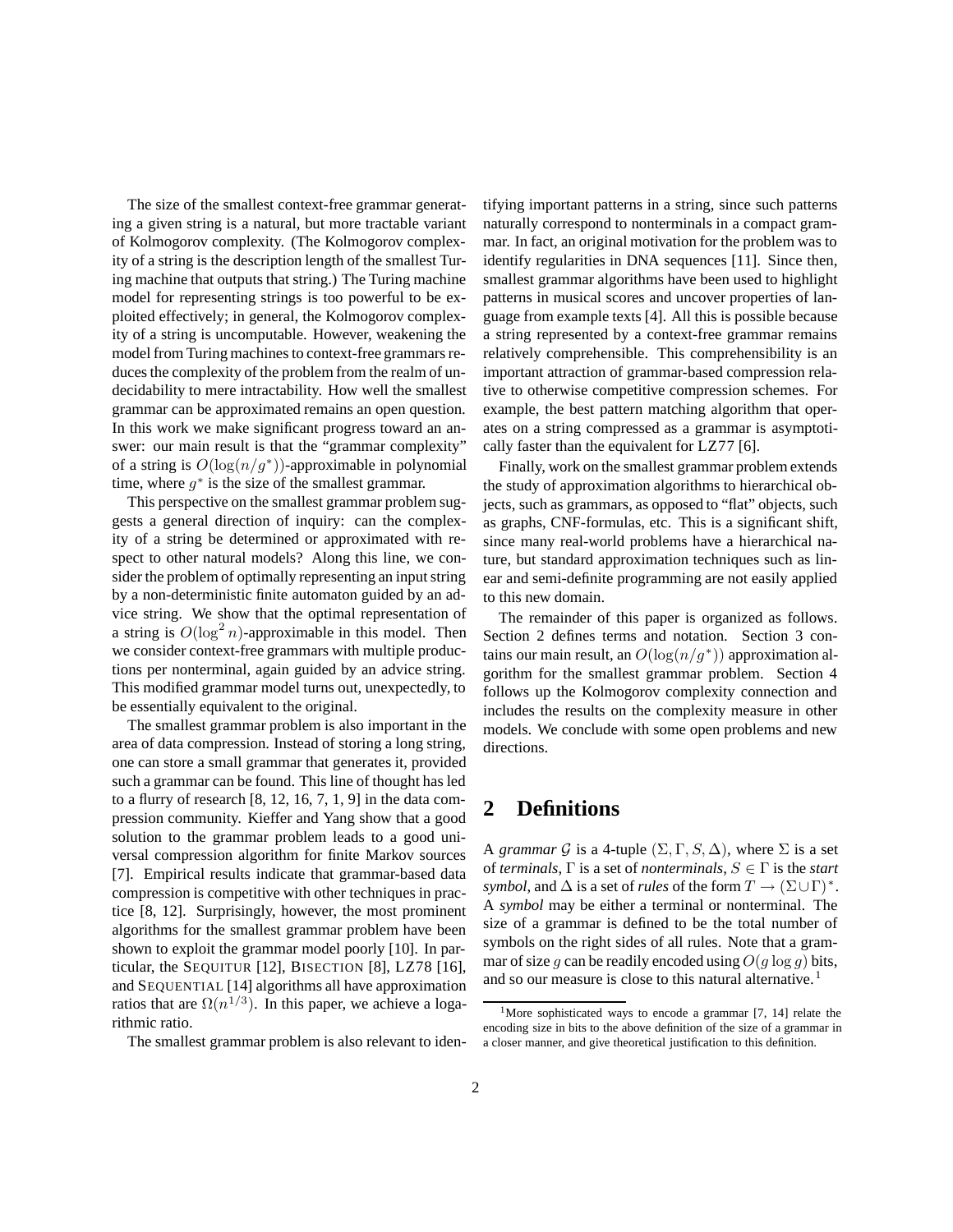Since  $G$  generates exactly one finite string, there is exactly one rule in  $\Delta$  defining each nonterminal in  $\Gamma$ . Furthermore,  $G$  is acyclic; that is, there exists an ordering of the nonterminals in  $\Gamma$  such that each nonterminal precedes all nonterminals in its definition. The *expansion* of a string of symbols  $\eta$  is obtained by replacing each nonterminal in  $\eta$  by its definition until only terminals remain. The expansion of  $\eta$  is denoted  $\langle \eta \rangle$ , and the length of  $\langle \eta \rangle$ is denoted  $[n]$ .

Throughout, symbols (terminals and nonterminals) are uppercase, and strings of symbols are lowercase Greek. We use  $\sigma$  for the input string, n for its length, g for the size of a grammar that generates  $\sigma$ , and  $g^*$  for the size of the smallest such grammar.

 $|\mathcal{G}|$  denotes the size of grammar minus number of nonterminals. Without loss of generalily we do not allow unary rules of the form  $A \to B$ ; then  $|\mathcal{G}|$  is at least half the size of  $\mathcal{G}$ .

# **3 An** *O*(log(*n/g*<sup>∗</sup>)) **Approximation Algorithm**

We now give an  $O(\log(n/g^*))$ -approximation algorithm for the smallest grammar problem. The description is divided into three sections. First, we introduce a variant of the well-known LZ77 compression scheme. This serves two purposes: it gives a lower bound on the size of the smallest grammar for a string and is the starting point for our construction of a small grammar. Second, we introduce balanced binary grammars, a class of well-behaved grammars that our procedure employs. We also introduce three basic operations on balanced binary grammars. Finally, we present the main algorithm, which translates a string compressed using our LZ77 variant into a grammar at most  $O(\log(n/g^*))$  times larger than the smallest.

## **3.1 LZ77**

Our algorithm for approximating the smallest grammar employs a variant of the LZ77 compression scheme [15]. In this variant, a string  $\sigma$  is represented by a list of pairs  $(p_1, l_1), \ldots, (p_s, l_s)$ . Each pair  $(p_i, l_i)$  represents a string, and the concatenation of these strings is  $\sigma$ . In particular, if  $p_i = 0$ , then the pair represents the string  $l_i$ , which is a single terminal. If  $p_i \neq 0$ , then the pair represents a portion of the prefix of  $\sigma$  that is represented by the preceding  $i - 1$  pairs; namely, the  $l_i$  terminals beginning at position  $p_i$  in  $\sigma$ . Note that, unlike in the standard LZ77, we require that the substring referred to by  $(p_i, l_i)$  be fully contained within the prefix of  $\sigma$  generated by the previous pairs. The *size* of the LZ77 representation of a string is s, the number of pairs employed. The smallest LZ77 representation can be easily found using a greedy algorithm in polynomial time. More efficient algorithms are possible; for example, [5] gives an  $O(n \log n)$  time algorithm for our variant of LZ77.

As observed in [12], a grammar  $G$  for a string can be converted in a simple way to an LZ77 representation. It is not hard to see that this transformation gives an LZ77 list of at most  $|\mathcal{G}| + 1$  pairs. Thus we have:

**Lemma 1** *The size of the smallest grammar for a string is lower bounded by the size of the smallest* LZ77 *representation for that string.*

Our  $O(\log(n/g^*))$ -approximation algorithm essentially inverts this process, mapping an LZ77 sequence to a grammar. This direction is much more involved, because the strings represented by pairs can arbitrarily overlap each other whereas the rules in a grammar have less flexibility. Hence, one of our main technical contributions is an efficient procedure to perform this conversion.

#### **3.2 Balanced Binary Grammars**

Our approximation algorithm works exclusively with a restricted class of well-behaved grammars referred to as *balanced binary grammars*. A *binary rule* is a grammar rule with exactly two symbols on the right side. A *binary grammar* is a grammar in which every rule is binary. Two strings of symbols,  $\beta$  and  $\gamma$ , are  $\alpha$ -*balanced* if

$$
\frac{\alpha}{1-\alpha} \le \frac{[\beta]}{[\gamma]} \le \frac{1-\alpha}{\alpha}
$$

for some constant  $\alpha$  between 0 and  $\frac{1}{2}$ . Intuitively,  $\alpha$ -<br>balanced means "about the same length". Note that inbalanced means "about the same length". Note that inverting the fraction  $\frac{p}{|\gamma|}$  gives an equivalent condition. The condition above is also equivalent to saying that the length condition above is also equivalent to saying that the length of the expansion of each string ( $\beta$  and  $\gamma$ ) is between an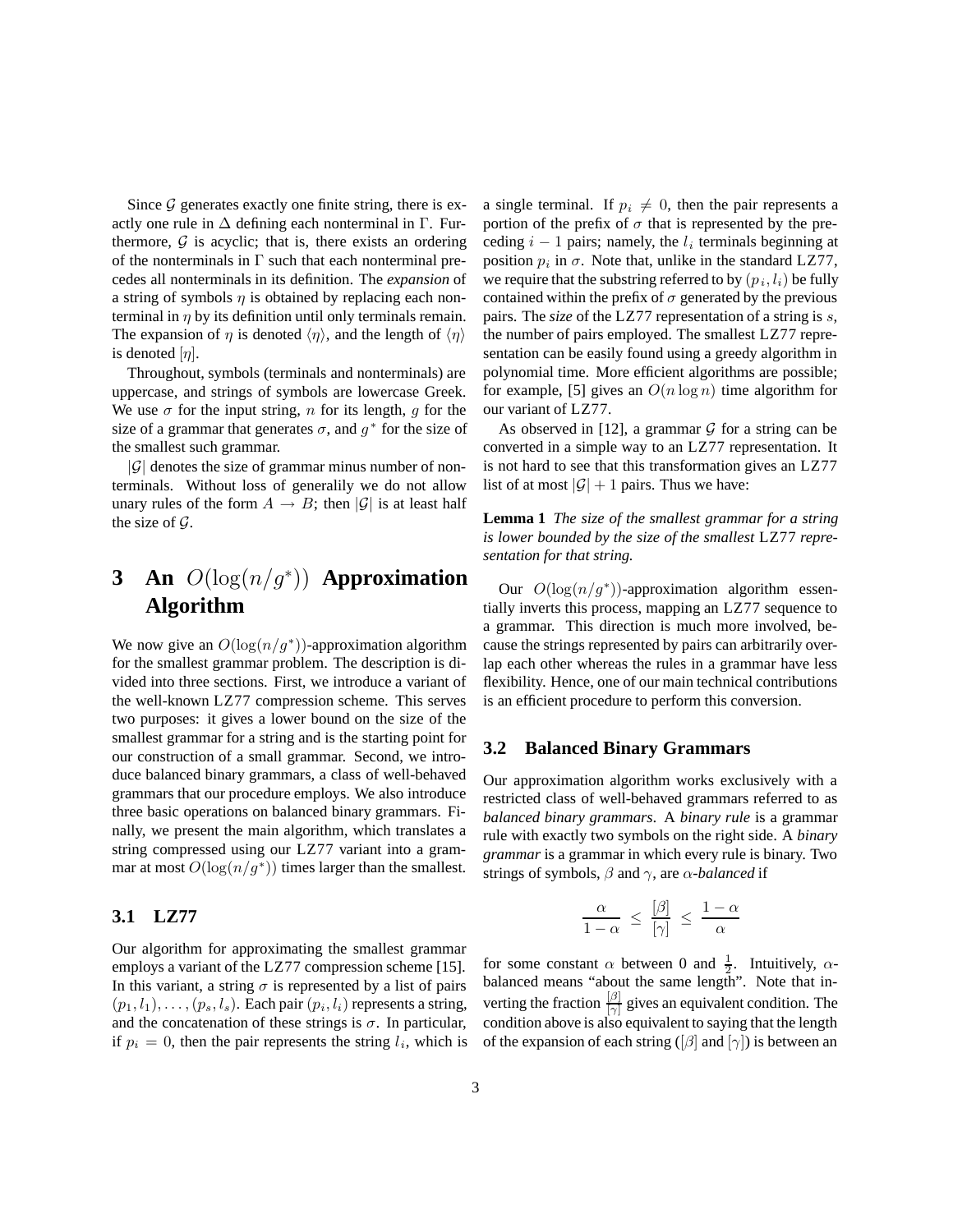$\alpha$  and a 1 –  $\alpha$  fraction of the length of the combined expansion ([βγ]). An <sup>α</sup>*-balanced rule* is a binary rule in which the two symbols on the right are  $\alpha$ -balanced. An α*-balanced grammar* is a binary grammar in which every rule is  $\alpha$ -balanced. For brevity, we usually shorten " $\alpha$ -balanced" to simply "balanced".

If G is a binary grammar,  $|G| = \frac{\text{size of } G}{2}$  = number of n-terminals in G. So in the rest of this section we shall non-terminals in  $G$ . So in the rest of this section we shall consider the number of non-terminals of a binary grammar instead of its size.

The remainder of this section defines three basic operations on balanced binary grammars. Each operation adds a small number of rules to an existing balanced grammar to produce a new balanced grammar that has a nonterminal with specified properties. These operations are summarized as follows.

AddPair**:** Produces a balanced grammar containing a nonterminal with expansion  $\langle XY \rangle$  from a balanced grammar containing symbols  $X$  and  $Y$ . The number of rules added to the original grammar is  $O\left(\frac{1}{2}\right)$ 1 +  $\left|\log\frac{[X]}{[Y]}\right|$ - .

 $\mathbf{y}$ 

- AddSequence**:** Produces a balanced grammar containing a nonterminal with expansion  $\langle X_1 \dots X_t \rangle$ from a balanced grammar containing symbols  $X_1 \ldots X_t$ . The number of rules added is  $O\left(t\left(1 + \log \frac{[X_1...X_t]}{t}\right)\right).$
- AddSubstring**:** Produces a balanced grammar containing a nonterminal with expansion  $\beta$  from a balanced grammar containing a nonterminal with  $\beta$  as a substring of its expansion. Adds  $O(\log |\beta|)$  new rules.

For these operations to work correctly, we require that  $\alpha$ be selected from the limited range  $0 < \alpha \leq 1 - \frac{1}{2}\sqrt{2}$ ,<br>which is about 0.203. These three operations are detailed which is about 0.293. These three operations are detailed<br>helow below.

#### **3.2.1 The AddPair Operation**

We are given a balanced grammar with symbols  $X$  and Y and want to create a balanced grammar containing a nonterminal with expansion  $\langle XY \rangle$ . Suppose that  $|X| \leq$  $[Y]$ ; the other case is symmetric.

First, we decompose  $Y$  into a string of symbols as follows. Initially, this string consists of the symbol Y itself. Thereafter, while the first symbol in the string is not in balance with  $X$ , we replace it by its definition. A routine calculation, which we omit, shows that balance is eventually achieved. At this point, we have a string of symbols  $Y_1 \ldots Y_t$  with expansion  $\langle Y \rangle$  such that  $Y_1$  is in balance with X. Furthermore, note that  $Y_1 \ldots Y_i$  is in balance with  $Y_{i+1}$  for all  $1 \leq i < t$  by construction.

Now we create new rules. Initially, we create a new rule  $Z_1 \rightarrow XY_1$  and declare this to be the *active rule*. The remainder of the operation is proceeds in steps. At the start of the *i*-th step, the active rule has the form  $Z_i \rightarrow$  $A_iB_i$ , and the following three invariants hold:

- 1.  $\langle Z_i \rangle = \langle XY_1 \dots Y_i \rangle$
- 2.  $\langle B_i \rangle$  is a substring of  $\langle Y_1 \dots Y_i \rangle$ .
- 3. All rules in the grammar are balanced, including the active rule.

The relationships between strings implied by the first two invariants are indicated in the following diagram:

$$
\underbrace{\overbrace{X Y_1 Y_2 \dots \dots \dots Y_{i-1} Y_i}_{A_i} Y_{i+1} \dots Y_t}_{B_i}
$$

After t steps, the active rule defines a nonterminal  $Z_t$  with expansion  $\langle XY_1 \dots Y_t \rangle = \langle XY \rangle$  as desired.

The invariants stated above imply some inequalities that are needed later to show that the grammar remains in balance. Since  $Y_1 \ldots Y_i$  is in balance with  $Y_{i+1}$ , we have:

$$
\frac{\alpha}{1-\alpha} \le \frac{[Y_{i+1}]}{[Y_1 \dots Y_i]} \le \frac{1-\alpha}{\alpha}
$$

Since  $\langle B_i \rangle$  is a substring of  $\langle Y_1 \dots Y_i \rangle$  by invariant 2, we can conclude:

$$
\frac{\alpha}{1-\alpha} \leq \frac{[Y_{i+1}]}{[B_i]}
$$
 (1)

On the other hand, since  $\langle Z_i \rangle$  is a superstring of  $\langle Y_1 \dots Y_i \rangle$  by invariant 1, we can conclude: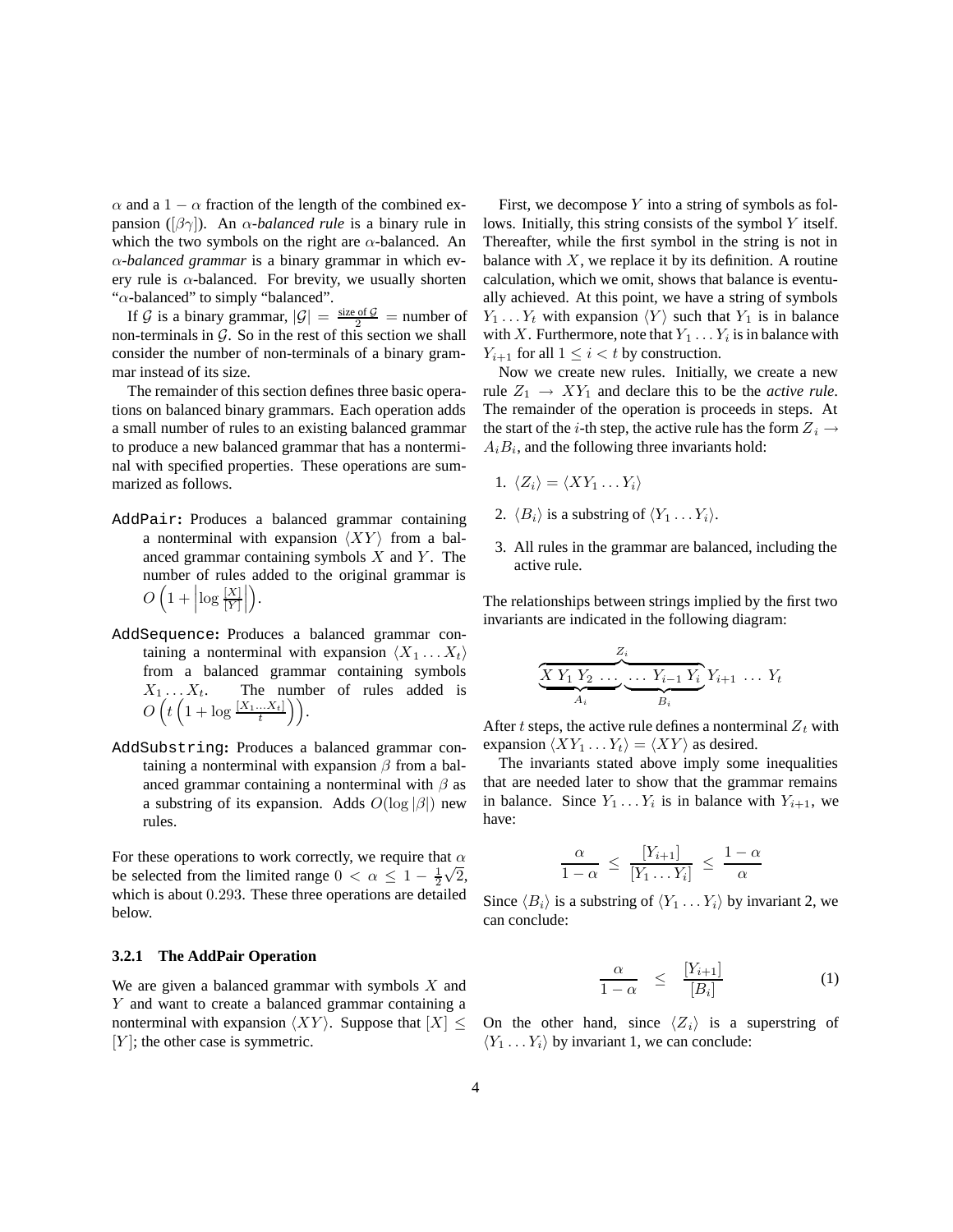$$
\frac{[Y_{i+1}]}{[Z_i]} \leq \frac{1-\alpha}{\alpha} \tag{2}
$$

Below we describe how during a step a new active rule is created. For clarity, we supplement the text with diagrams. In these diagrams, a rule  $Z_i \rightarrow A_i B_i$  is indicated with a wedge:



Preexisting rules are indicated with broken lines, and new rules with dark lines.

At the start of the *i*-th step, the active rule is  $Z_i \rightarrow$  $A_iB_i$ . Our goal is to create a new active rule that defines  $Z_{i+1}$  while maintaining the three invariants. There are three cases to consider.

Case 1: If  $Z_i$  and  $Y_{i+1}$  are in balance, then we create a new rule:

$$
Z_{i+1} \rightarrow Z_i Y_{i+1} \qquad \qquad \searrow
$$

This becomes the active rule. It is easy to check that the three invariants are maintained.

If case 1 is bypassed, then  $Z_i$  and  $Y_{i+1}$  are not in balance; that is, the following assertion does not hold:

$$
\frac{\alpha}{1-\alpha} \le \frac{[Y_{i+1}]}{[Z_i]} \le \frac{1-\alpha}{\alpha}
$$

 $\frac{1-\alpha}{1-\alpha} \leq \frac{Z_i}{Z_i} \leq \frac{\alpha}{\alpha}$ <br>Since the right inequality is (2), the left inequality must be violated. Thus, hereafter we can assume:

$$
\frac{\alpha}{1-\alpha} > \frac{[Y_{i+1}]}{[Z_i]}
$$
 (3)

Case 2: Otherwise, if  $A_i$  is in balance with  $B_i Y_{i+1}$ , then we create two new rules:



The first of these becomes the active rule. It is easy to check that the first two invariants are maintained. But the third, which asserts that all new rules are balanced, requires some work. The rule  $Z_{i+1} \rightarrow A_i T_i$  is balanced by the case assumption. What remains is to show that the rule  $T_i \rightarrow B_i Y_{i+1}$  is balanced; that is, we must show:

$$
\frac{\alpha}{1-\alpha} \ \leq \ \frac{[Y_{i+1}]}{[B_i]} \ \leq \ \frac{1-\alpha}{\alpha}
$$

 $\frac{1 - \alpha}{1 - \alpha} \leq \frac{|B_i|}{\alpha} \leq \frac{\alpha}{\alpha}$ <br>The left inequality is (1). For the right inequality, begin with  $(3)$ :

$$
[Y_{i+1}] \leq \frac{\alpha}{1-\alpha}[Z_i]
$$
  
= 
$$
\frac{\alpha}{1-\alpha}([A_i] + [B_i])
$$
  

$$
\leq \frac{\alpha}{1-\alpha} \left( \frac{1-\alpha}{\alpha}[B_i] + [B_i] \right)
$$
  

$$
\leq \frac{1-\alpha}{\alpha}[B_i]
$$

The equality follows from the definition of  $Z_i$  by the rule  $Z_i \rightarrow A_i B_i$ . The subsequent inequality uses the fact that this rule is balanced, according to invariant 3. The last inequality uses only algebra and holds for all  $\alpha \leq 0.381$ .

If case 2 is bypassed then  $A_i$  and  $B_iY_{i+1}$  are not in balance; that is, the following assertion is false:

$$
\frac{\alpha}{1-\alpha} \le \frac{[A_i]}{[B_i Y_{i+1}]} \le \frac{1-\alpha}{\alpha}
$$

Since  $A_i$  is in balance with  $B_i$  alone by invariant 3, the sight inconsist inconsist right inequality holds. Therefore, the left inequality must not; hereafter, we can assume:

$$
\frac{\alpha}{1-\alpha} > \frac{[A_i]}{[B_i Y_{i+1}]}
$$
 (4)

Combining inequalities (3) and (4), one can use algebraic manipulation to establish the following bounds, which hold hereafter:

$$
\frac{[A_i]}{[B_i]} \le \frac{\alpha}{1 - 2\alpha} \tag{5}
$$

$$
\frac{[Y_{i+1}]}{[B_i]} \leq \frac{\alpha}{1-2\alpha} \tag{6}
$$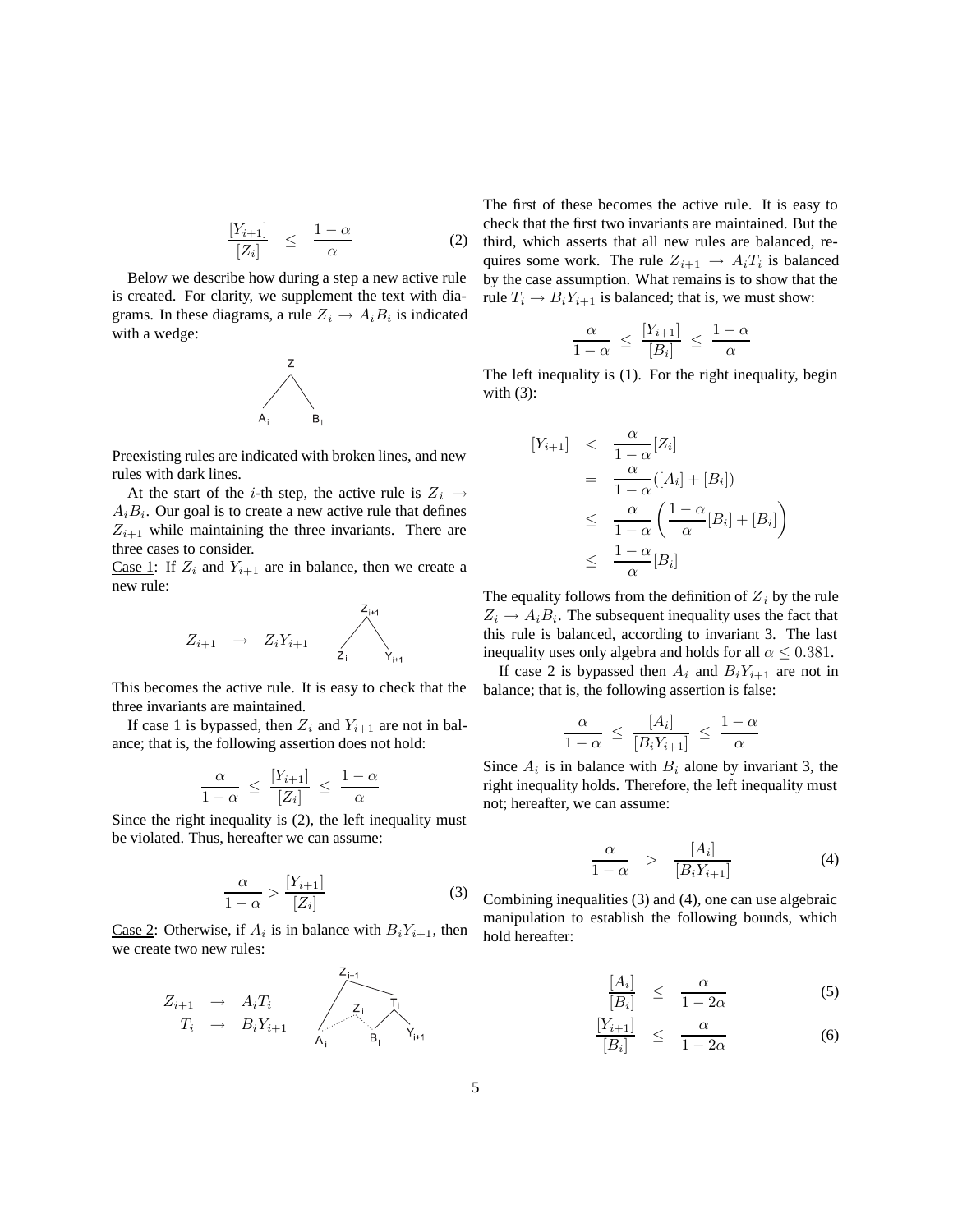Then  $[B_i] > 1$ , as say  $[A_i] \ge 1 > \frac{\alpha}{1-2\alpha}$ ; i.e.,  $B_i$  is not a terminal. So let  $B_i$  be defined by the rule  $B_i \rightarrow I/V$ terminal. So let  $B_i$  be defined by the rule  $B_i \to UV$ .

Case 3: If we bypass cases 1 and 2, we create three new rules:



The first of these becomes the active rule. We must check that all of the new rules are in balance. We begin with  $P_i \rightarrow A_i U$ . In one direction, we have:

$$
\frac{[A_i]}{[U]} \ge \frac{[A_i]}{[B_i]}
$$
  

$$
\ge \frac{\alpha}{1-\alpha}
$$

The first inequality follows as  $[B_i]=[UV] > [U]$ . The second inequality uses the fact that  $A_i$  and  $B_i$  are in balance. In the other direction, we have:

$$
\begin{array}{rcl} [A_i] & \leq & \frac{[A_i]}{\alpha [B_i]} \\ & \leq & \frac{1}{1 - 2\alpha} \\ & \leq & \frac{1 - \alpha}{\alpha} \end{array}
$$

The first inequality uses the fact that  $B_i \rightarrow UV$  is balanced, and the second follows from (5). The last inequality holds for all  $\alpha < 0.293$ .

Next, we show that  $Q_i \rightarrow V Y_{i+1}$  is balanced. In one direction, we have:

$$
\frac{[Y_{i+1}]}{[V]} \le \frac{[Y_{i+1}]}{\alpha[B_i]}
$$
  

$$
\le \frac{1}{1-2\alpha}
$$
  

$$
\le \frac{1-\alpha}{\alpha}
$$

The first inequality uses the fact that  $B_i \rightarrow UV$  is balanced, the second uses (6), and the third holds for all  $\alpha$  < 0.293. In the other direction, we have:

$$
\frac{[Y_{i+1}]}{[V]} \ge \frac{[Y_{i+1}]}{[B_i]}
$$

$$
\ge \frac{\alpha}{1-\alpha}
$$

The first inequality follows as  $[B_i] > [V]$ , and the second is (1) is (1).

Finally, we must check that  $Z_{i+1} \to P_i Q_i$  is in balance. In one direction, we have:

$$
\frac{[P_i]}{[Q_i]} = \frac{[A_i U]}{[VY_{i+1}]}
$$
\n
$$
\leq \frac{[A_i] + (1 - \alpha)[B_i]}{\alpha[B_i] + [Y_{i+1}]}
$$
\n
$$
= \frac{\frac{[A_i]}{[B_i]} + (1 - \alpha)}{\alpha + \frac{[Y_{i+1}]}{[B_i]}}
$$
\n
$$
\leq \frac{\frac{\alpha}{1 - 2\alpha} + (1 - \alpha)}{\alpha + \frac{\alpha}{1 - \alpha}}
$$
\n
$$
\leq \frac{1 - \alpha}{\alpha}
$$

The equality follows from the definitions of  $P_i$  and  $Q_i$ . The first inequality uses the fact that the rule  $B_i \to UV$ is balanced. The subsequent equality follows by dividing the top and bottom by  $[B_i]$ . In the next step, we use (5) on the top, and (1) on the bottom. The final inequality holds for all  $\alpha \leq \frac{1}{3}$ . In the other direction, we have:

$$
\frac{[P_i]}{[Q_i]} = \frac{[A_i U]}{[VY_{i+1}]}
$$
\n
$$
\geq \frac{[A_i] + \alpha [B_i]}{(1 - \alpha)[B_i] + [Y_{i+1}]}
$$
\n
$$
= \frac{\frac{[A_i]}{[B_i]} + \alpha}{(1 - \alpha) + \frac{[Y_{i+1}]}{[B_i]}}
$$
\n
$$
\geq \frac{\frac{\alpha}{1 - \alpha} + \alpha}{(1 - \alpha) + \frac{\alpha}{1 - 2\alpha}}
$$
\n
$$
\geq \frac{\alpha}{1 - \alpha}
$$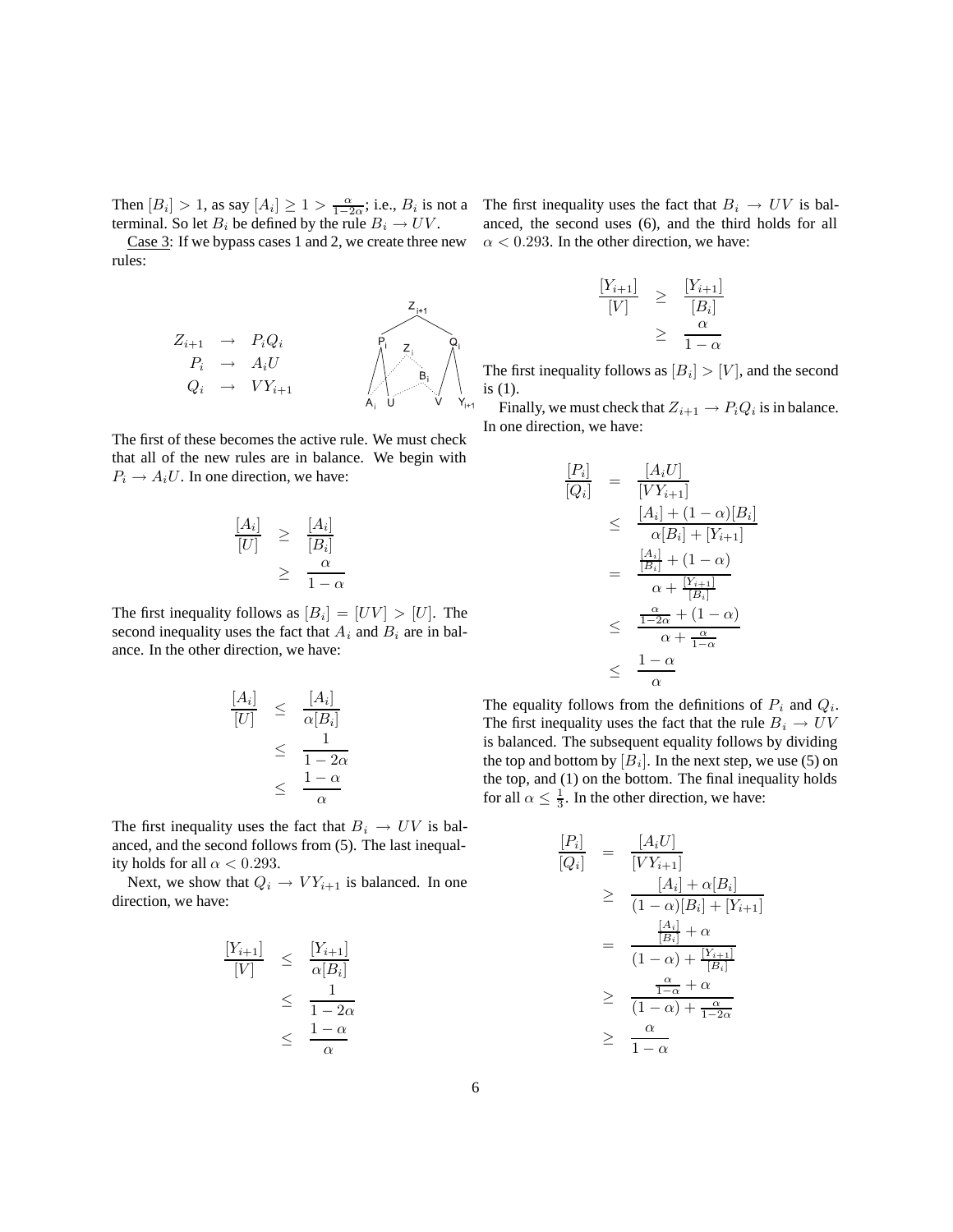As before, the first inequality uses the definitions of  $P_i$ and  $Q_i$ . Then we use the fact that  $B_i \to UV$  is balanced. We obtain the second equality by dividing the top and bottom by  $[B_i]$ . The subsequent inequality uses the fact that  $A_i$  and  $B_i$  are in balance on the top and (6) on the bottom. The final inequality holds for all  $\alpha \leq \frac{1}{3}$ .<br>All that remains is to unner bound the

All that remains is to upper bound the number of rules created during the ADDPAIR operation. At most three rules are added in each of the t steps. Therefore, it suffices to upper bound  $t$ . Recall that  $t$  is determined when Y is decomposed into a string of symbols: each time we expanded the first symbol in the string, the length of the expansion of the first symbol decreases by a factor of at least  $1 - \alpha$ . When the first symbol is in balance with  $X$ , the process stops. Therefore, the number of steps is  $O(\log(|Y|/|X|))$ . Since the string initially contains one symbol, t is  $O(1 + \log([Y]/[X]))$ . Therefore, the number of new rules is  $O(1 + \log(|Y|/|X|))$ . The case of  $|X| > |Y|$  is symmetric, and the common bound for the two cases can be written as  $O(n)$ 1 +  $\left|\log\frac{[X]}{[Y]}\right|$  $\ddot{\phantom{0}}$ - .

#### **3.2.2 The AddSequence Operation**

The ADDSEQUENCE operation is a generalization of AD-DPAIR. We are given a balanced grammar with nonterminals  $X_1 \ldots X_t$  and want to create a balanced grammar containing a nonterminal with expansion  $\langle X_1 \dots X_t \rangle$ .

But we solve this problem in a much simpler manner, using the ADDPAIR operation repeatedly. Consider placing the  $X_i$  at the leaves of a balanced binary tree. (To simplify the analysis, assume that  $t$  is a power of two.) We create a nonterminal for each internal node by combining the nonterminals at the child nodes using ADDPAIR. Recall that the number of rules that ADDPAIR creates when combining nonterminals  $X$  and  $Y$  is:

$$
O\left(1 + \left|\log\frac{[X]}{[Y]}\right|\right) = O\left(1 + \log|X| + \log|Y|\right)
$$

Let  $c$  denote the hidden constant on the right, and let  $s$ equal  $[X_1 \ldots X_t]$ . Creating all the nonterminals on the bottom level of the tree generates at most

$$
ct/2 + c\sum_{i=1}^{t} \log [X_i] \le ct/2 + ct\log \frac{s}{t}
$$

rules. (The inequality follows from the concavity of log.) Similarly, the number of rules created on the second level of the tree is at most  $ct/4 + c(t/2) \log \frac{s}{t/2}$ , because we pair<br> $t/2$  pontaminals, but the sum of their ayongion lengths  $t/2$  nonterminals, but the sum of their expansion lengths is still  $s$ . In general, on the  $i$ -th level, we create at most

$$
ct/2^{i+1} + c(t/2^i) \log \frac{s}{t/2^i} = c(t/2^i) \log \frac{s}{t} + ct(i + \frac{1}{2})/2^i
$$

new rules. Summing i from 0 to  $\log t$ , we find that the total number of rules created is at most

$$
\sum_{i=0}^{\log t} c(t/2^i) \log \frac{s}{t} + ct(i + \frac{1}{2})/2^i = O\left(t\left(1 + \log \frac{s}{t}\right)\right)
$$
  
where  $s = [X_1 \dots X_t].$ 

#### **3.2.3 The AddSubstring Operation**

We are given a balanced grammar containing a nonterminal with  $\beta$  as a substring of its expansion. We want to create a balanced grammar containing a nonterminal with expansion exactly  $\beta$ .

Let  $T$  be the nonterminal with the shortest expansion such that its expansion contains  $\beta$  as a substring. Let  $T \to XY$  be its definition. Then we can write  $\beta = \beta_p \beta_s$ , where the prefix  $\beta_p$  lies in  $\langle X \rangle$  and the suffix  $\beta_s$  lies in  $\langle Y \rangle$ . (Confusingly,  $\beta_p$  is actually a suffix of  $\langle X \rangle$ , and  $\beta_s$ is a prefix of  $\langle Y \rangle$ .) We generate a nonterminal that expands to the prefix  $\beta_p$ , another that expands to the suffix  $\beta_s$ , and then merge the two with ADDPAIR. The last step generates only  $O(\log |\beta|)$  new rules. So all that remains is to generate a nonterminal that expands to the prefix,  $\beta_p$ ; the suffix is handled symmetrically. This task is divided into two phases.

In the first phase, we find a sequence of nonterminals  $X_1 \ldots X_t$  with expansion equal to  $\beta_p$ . To do this, we begin with an empty sequence and employ a recursive procedure. At each step, we have a *remaining suffix* (initially  $\beta_p$ ) of some *current nonterminal* (initially X). During each step, we consider the definition of the current nonterminal, say  $X \rightarrow AB$ . There are two cases:

1. If the remaining suffix wholly contains  $\langle B \rangle$ , then we prepend  $B$  to the nonterminal sequence. The remaining suffix becomes the portion of the old suffix that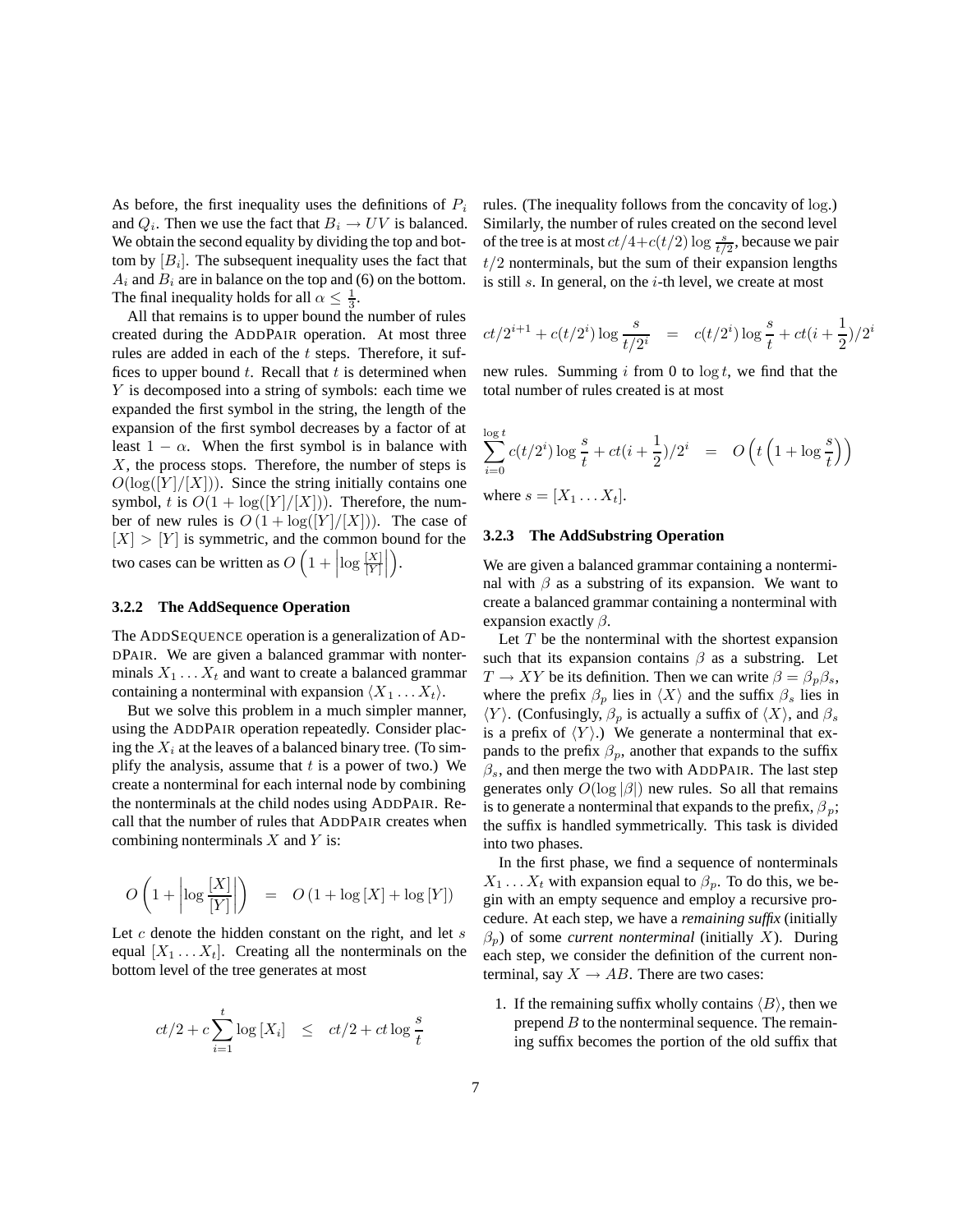overlaps  $\langle A \rangle$ , and the current nonterminal becomes A.

2. Otherwise, we keep the same remaining suffix, but the current nonterminal becomes B.

A nonterminal is only added to the sequence in case 1. But in that case, the length of the desired suffix is scaled down by at least a factor  $1 - \alpha$ . Therefore the length of the resulting nonterminal sequence is  $t = O(\log |\beta|)$ .

This construction implies the following inequality, which we will need later:

$$
\frac{[X_1 \dots X_i]}{[X_{i+1}]} \leq \frac{1-\alpha}{\alpha} \tag{7}
$$

This inequality holds because  $\langle X_1 \dots X_i \rangle$  is a suffix of the expansion of a nonterminal in balance with  $X_{i+1}$ . Consequently,  $X_1 \ldots X_i$  is not too long to be in balance with  $X_{i+1}$ .

In the second phase, we merge the nonterminals in the sequence  $X_1 \ldots X_t$  to obtain the nonterminal with expansion  $\beta_p$ . The process goes from left to right. Initially, we set  $R_1 = X_1$ . Thereafter, at the start of the *i*-th step, we have a nonterminal  $R_i$  with expansion  $\langle X_1 \dots X_i \rangle$  and seek to merge in nonterminal  $X_{i+1}$ . There are two cases, distinguished by whether or not the following inequality holds:

$$
\frac{\alpha}{1-\alpha} \leq \frac{[R_i]}{[X_{i+1}]}
$$

- If so, then  $R_i$  and  $X_{i+1}$  are in balance. (Inequality (7) supplies the needed upper bound on  $[R_i]/[X_{i+1}]$ .) Therefore, we add the rule  $R_{i+1} \rightarrow$  $R_iX_{i+1}$ .
- If not, then  $R_i$  is too small to be in balance with  $X_{i+1}$ . We use ADDPAIR to merge the two, which generates  $O(1 + \log ([X_{i+1}]/[R_i]))$  new rules. Since  $[X_{i+1}] \leq [R_{i+1}]$ , the number of new rules is  $O(1 +$  $log ([R_{i+1}]/[R_i])$ .

Summing the number of rules created in this process gives:

$$
\sum_{i=1}^{t} O\left(1 + \log \frac{[R_{i+1}]}{[R_i]}\right) = O(t + \log[R_t])
$$

$$
= O(\log |\beta|)
$$

The second bound follows from the fact, observed previously, that  $t = O(\log |\beta|)$  and from the fact that  $\langle R_t \rangle =$  $\beta_n$ . Generating a nonterminal for the suffix  $\beta_s$  requires  $O(\log |\beta|)$  rules as well. Therefore, the total number of new rules is  $O(\log |\beta|)$  as claimed.

#### **3.3 The Algorithm**

We now combine all the tools of the preceding two Sections to obtain an  $O(\log(n/g^*))$ -approximation algorithm for the smallest grammar problem.

First, we apply the LZ77 variant described in Section 3.1. This gives a sequence of pairs  $(p_1, l_1) \dots (p_s, l_s)$ . By Lemma 1, the length of this sequence is a lower bound on the size of the smallest grammar for  $\sigma$ ; that is,  $s \leq q^*$ . Now we employ the tools of Section 3.2 to translate this sequence to a grammar. We work through the sequence from left to right, building up a balanced binary grammar as we go. Throughout, we maintain an *active list* of grammar symbols.

Initially, the active list is  $l_1$ , which must be a single character since  $p_1 = 0$  necessarily. In general, at the beginning of the  $i$ -th step, the expansion of the active list is the string represented by  $(p_1, l_1) \dots (p_i, l_i)$ . Our goal for the step is to augment the grammar and alter the active list so that the expansion of the symbols in the active list is the string represented by  $(p_1, l_1) \dots (p_{i+1}, l_{i+1}).$ 

If  $p_{i+1} = 0$ , we can accomplish this goal by simply appending  $l_{i+1}$  to the active list. If  $p_{i+1} \neq 0$ , then it specifies a substring  $\beta_i$  of the expansion of the active list. If  $\beta_i$  is contained in the expansion of a single symbol in the active list, then we use ADDSUBSTRING to create a nonterminal with expansion  $\beta_i$  using  $O(\log |\beta_i|)$  rules. This nonterminal is then appended to the active list.

On the other hand, if  $\beta_i$  is not contained in the expansion of a single symbol in the active list, then it is the concatenation of a suffix of  $\langle X \rangle$ , all of  $\langle A_1 \dots A_{t_i} \rangle$ , and a prefix of  $\langle Y \rangle$ , where  $XA_1 \dots A_t$ <sup>Y</sup> are consecutive symbols in the active list. We then perform the following operations: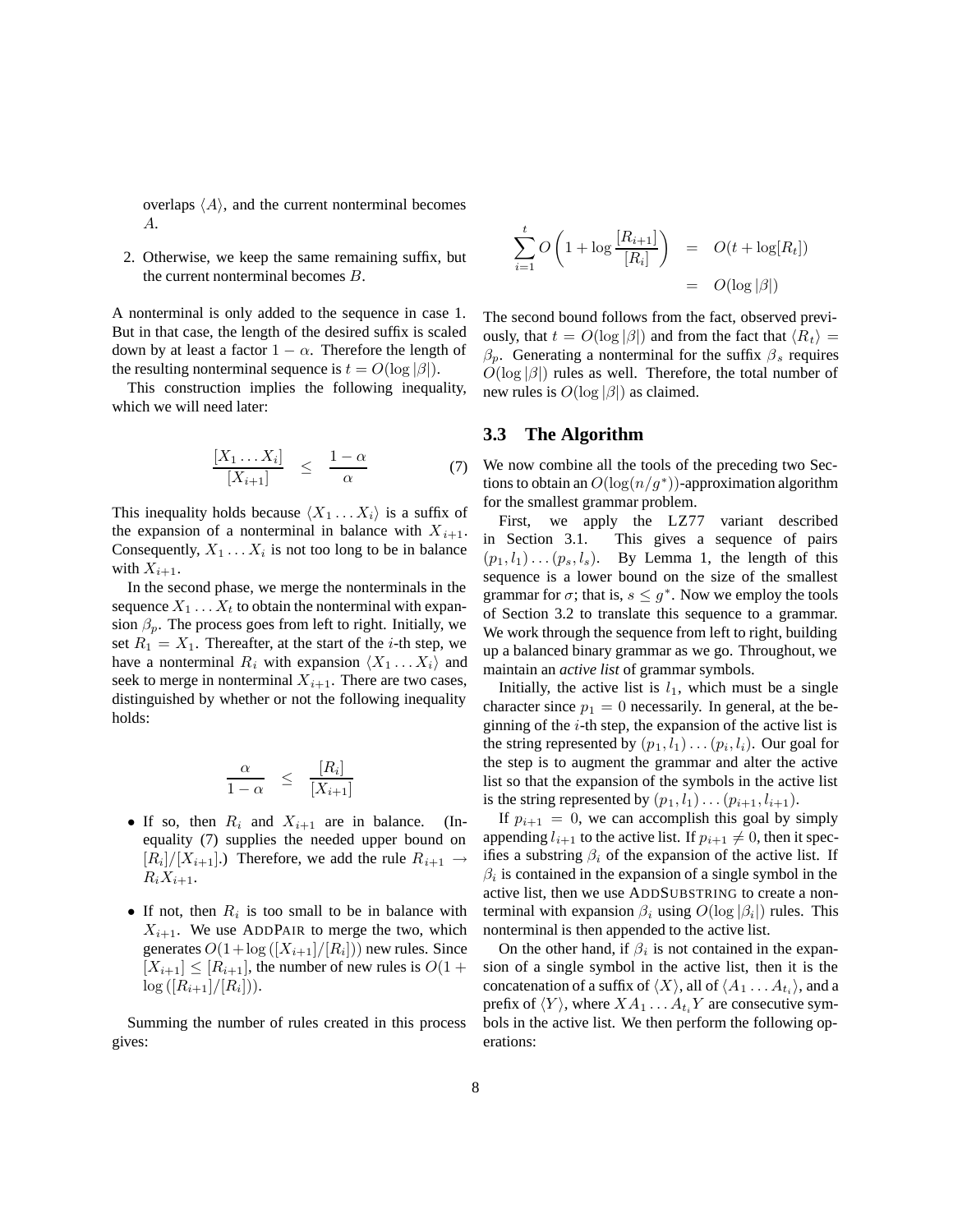- 1. Construct a nonterminal  $M$  with expansion  $\langle A_1 \dots A_{t_i} \rangle$  using ADDSEQUENCE. The number of new rules produced is  $O(t_i(1 + \log(|\beta_i|/t_i))).$
- 2. Replace  $A_1 \ldots A_{t_i}$  in the active list by the single symbol M.
- 3. Construct a nonterminal  $X'$  with expansion equal to the prefix of  $\beta_i$  in  $\langle X \rangle$  using ADDSUBSTRING. Similarly, construct a nonterminal  $Y'$  with expansion equal to the suffix of  $\beta_i$  in  $\langle Y \rangle$  using ADDSUB-STRING. This produces  $O(\log |\beta_i|)$  new rules in total.
- 4. Create a nonterminal N with expansion  $\langle X'MY' \rangle$ using ADDSEQUENCE on  $X'$ ,  $M$ , and  $Y'$ . This creates  $O(\log |\beta_i|)$  new rules. Append N to the end of the active list.

Thus, in total, we add  $O(t_i+t_i \log(|\beta_i|/t_i)+\log|\beta_i|)$  new rules during each step. The total number of rules created is:

$$
O\left(\sum_{i=1}^s t_i + t_i \log(|\beta_i|/t_i) + \log|\beta_i|\right)
$$
  
= 
$$
O\left(\sum_{i=1}^s t_i + \sum_{i=1}^s t_i \log(|\beta_i|/t_i) + \sum_{i=1}^s \log|\beta_i|\right)
$$

The first sum is upper bounded by the total number of symbols inserted into the active list. This is at most two per step (*M* and *N*), which implies  $\sum_{i=1}^{s} t_i \leq 2s$ .<br>To unper bound the second sum, we use the con-

To upper bound the second sum, we use the concavity inequality:

$$
\sum_{i=1}^{s} a_i \log b_i \le \left(\sum_{i=1}^{s} a_i\right) \log \left(\frac{\sum_{i=1}^{s} a_i b_i}{\sum_{i=1}^{s} a_i}\right)
$$

and set  $a_i = t_i$ ,  $b_i = |\beta_i|/t_i$  to give:

$$
\sum_{i=1}^{s} t_i \log \frac{|\beta_i|}{t_i} \leq \left(\sum_{i=1}^{s} t_i\right) \log \left(\frac{\sum_{i=1}^{s} |\beta_i|}{\sum_{i=1}^{s} t_i}\right)
$$

$$
= O\left(s \log \left(\frac{n}{s}\right)\right)
$$

The latter inequality uses the fact that  $\sum_{i=1}^{s} |\beta_i| \leq n$  and that  $\sum_{i=1}^{s} |f \cdot \beta_i| \leq n$ . Note that the function  $x \log(n/x)$  is that  $\sum_{i=1}^{s} t_i \leq 2s$ . Note that the function  $x \log(n/x)$  is<br>increasing for x up to  $n/e$  and so this inequality holds increasing for  $x$  up to  $n/e$ , and so this inequality holds only if  $2s \leq n/e$ . This condition is violated only when input string (length  $n$ ) turns out to be only a small factor  $(2e)$  longer than the LZ77 sequence (length s). If we detect this special case, then we can output the trivial grammar  $S \rightarrow \sigma$  and achieve a constant approximation ratio.

By concavity again, the third sum is upper bounded by  $s \log \frac{\sum |\beta_i|}{s} \leq s \log \frac{n}{s}$  and thus total grammar size is at most: most:

$$
O\left(s\log\frac{n}{s}\right) = O\left(g^*\log\frac{n}{g^*}\right)
$$

where we use the inequality  $s \leq q^*$  and, again, the observation that  $x \log(n/x)$  is increasing for  $x < n/e$ . The preceeding analysis establishes the following theorem.

**Theorem 1** *The optimum grammar for a string can be approximated efficiently within a factor of*  $O(\log (n/q^*))$ *, where* n *is the length of the string and* g<sup>∗</sup> *is the size of the smallest grammar.*

**Remark:** *Universal source codes* are of great interest in information theory. Grammar-based codes have been shown to be universal provided there is a *good* grammar transform and assuming a finite alphabet [7, 14]. [7] defines a grammar-transform to be *asymptotically compact* if for every string  $\sigma$ , it produces a grammar  $\mathcal{G}_{\sigma}$  such that  $|\mathcal{G}_{\sigma}|/|\sigma| = o(1)$ , as  $|\sigma|$  goes to infinity. Though not the motivation for our work, we note that our algorithm is asymptotically compact. To see this, note that for a finite alphabet, the number of pairs in the LZ77 representation of  $\sigma$  is  $g = O(\frac{n}{\log n})$ , where  $n = |\sigma|$  (e.g. Lemma 12.10.1, [3]). So  $g \log(n/g) = O(n \frac{\log \log n}{\log n})$  and hence  $|\mathcal{G}_{\sigma}|/n = O(\frac{\log \log n}{\log n}) = o(1)$ . It then follows from Theorem 7 in [7] that there is a source code based on our grammar transform which is universal with a *maximal pointwise redundancy* of  $O(\frac{(\log \log n)^2}{\log n})^2$ .

 $2$ In fact by Theorem 8 in [7], by modifying the transform to give an *irreducible* grammar a better redundancy of  $O(\frac{\log \log n}{\log n})$  can be achieved. One way to modify the algorithm is to not-process the gram. achieved. One way to modify the algorithm is to post-process the grammar in a straight-forward way by applying the Reduction Rules in [7] (Section VI). This can be done in polynomial time.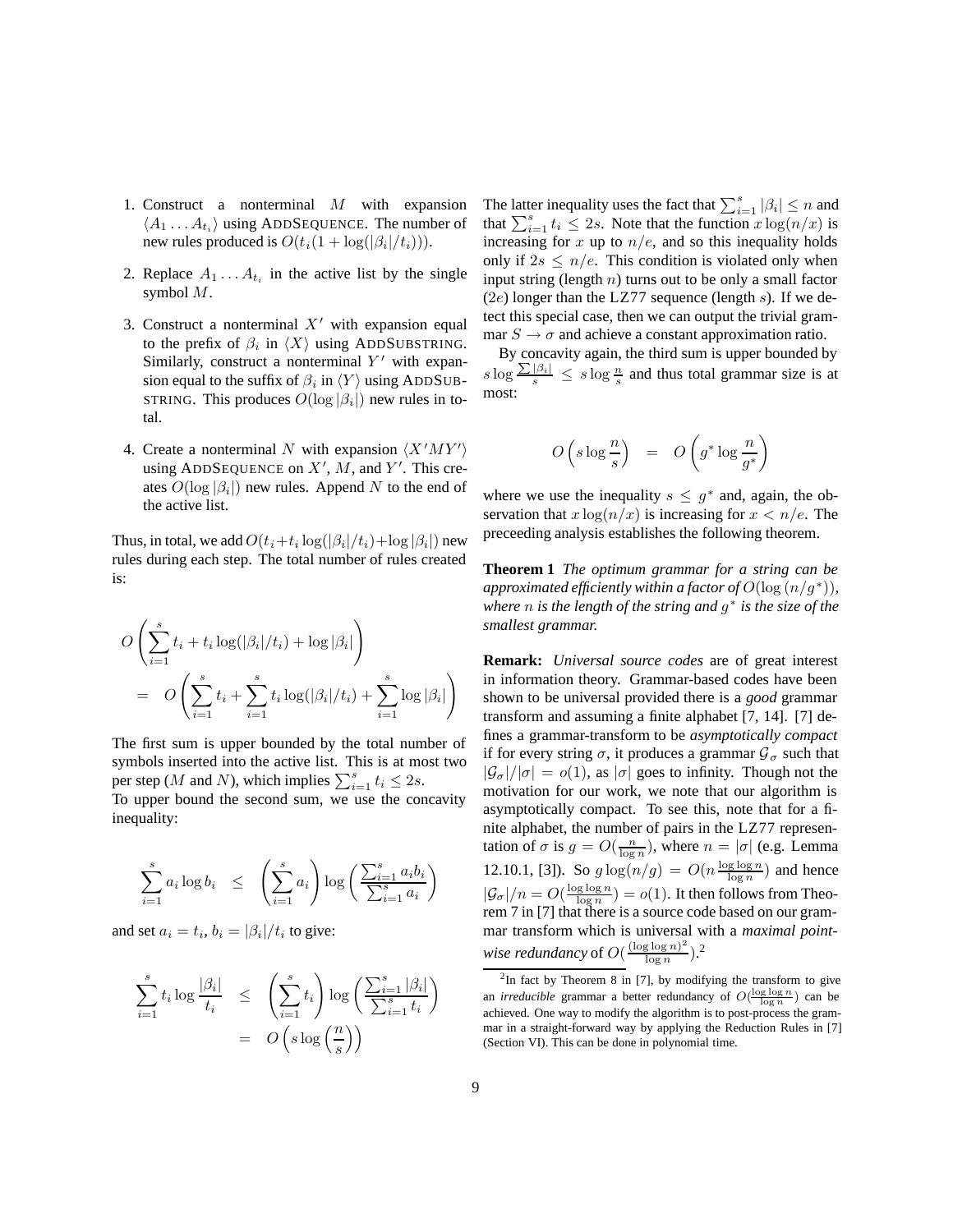# **4 Kolmogorov complexity in related models**

The complexity of a string is a natural question of theoretical importance. Kolmogorov complexity is an elegant way to define this notion. It is the description length of the smallest Universal Turing machine program which prints the string. But it is well-known that this is an uncomputable measure of complexity. Thus we are led to the idea of defining a *computable* measure of the complexity of strings. A natural approach to defining such a measure is to restrict the computation model under which the string is generated.

We take the most natural candidate restrictions: instead of Turing machines we restrict ourselves to nondeterministic finite automata and context-free grammars. We make precise the notion of generating strings under such a model later. Then we ask the question of whether the string complexity under these models can be efficiently estimated. Although the problems are known to be NP-hard, we show that efficient algorithms with good approximation ratios exist.

The grammar model, which forms the focus of this work, turns out to be closely related to both the models mentioned above. The problem cast in the NFA model reduces to a two-level grammar model, for which we develop an  $O(\log^2 n)$  approximation algorithm. In the grammar model above we used a CEG which generates a grammar model above we used a CFG which generates a language containing a single string to define the complexity of the string. Another natural possibility, which we call the advice-grammar model, encodes an input string with a CFG (which can potentially generate an infinite number of strings) and an advice string. The advice string specifies how the production rules of the CFG should be applied such that only the specified string is produced. We show that the complexities in these two models are equivalent within a constant factor. Hence our main result on grammar approximation implies that we can approximate the CFG-based complexity of a string (either definition) within a logarithmic factor.

#### **4.1 NFA-complexity of a string**

A Non-deterministic Finite Automaton (NFA) is specified by a set of states and a transition function between the states. To associate an NFA with a string we consider it as a Mealy machine, which outputs a *string* on each transition. An NFA is said to *generate* the string that it outputs during an entire sequence of transitions from the start state to a final state. Thus an NFA can generate many strings, and we have to provide an *advice* to specify which transition to take at each point when multiple transitions are possible. To measure the complexity of the input string, we count both the NFA cost, which is the total length of the strings appearing on the transition edges, and the advice cost which is simply the number of advices required. Having fixed this measure of complexity, it is easy to see that without loss of generality we can have just one state (apart from a final state) and all the transitions are from this state to itself.<sup>3</sup> This is identical to a *two-level* restriction of our grammar model- with one rule (for the start symbol) corresponding to the advice string, and one rule for each transition.

In a *two-level grammar*, only the definition of the start symbol may contain non-terminals; the definitions of all other non-terminals contain only terminals. The problem is to find the smallest two-level grammar for a string. This problem resembles the optimal dictionary problem in which the goal is to find the best possible dictionary of codewords used to compress the input string. Storer [13] shows that this problem is NP-hard. However, several practical algorithms have been developed to address this problem. In this section, we outline an algorithm with a  $O(\log^2 n)$  approximation ratio.

**Theorem 2** *The 2-level grammar compression problem*  $\int$ *is*  $O(\log^2 n)$ *-approximable.* 

**Proof:** The main idea is to recast the two-level grammar compression problem as a disjoint set cover problem. Given a string  $\sigma$ , define the ground set to consist of the n positions in the input string  $\sigma$  such that each position of  $\sigma$  contributes a distinct element. For every collection of non-overlapping instances of a substring  $\eta$  of  $\sigma$ , define a covering set consisting of all the positions contained in those instances. For example, if the string abc appears

 $3$ Note that this is possible only because we charge unit cost for each advice, which is unjustified if we consider the bit representation of the advice. But this affects the complexity measure by at most a factor of logarithm of the number of different transitions of the NFA.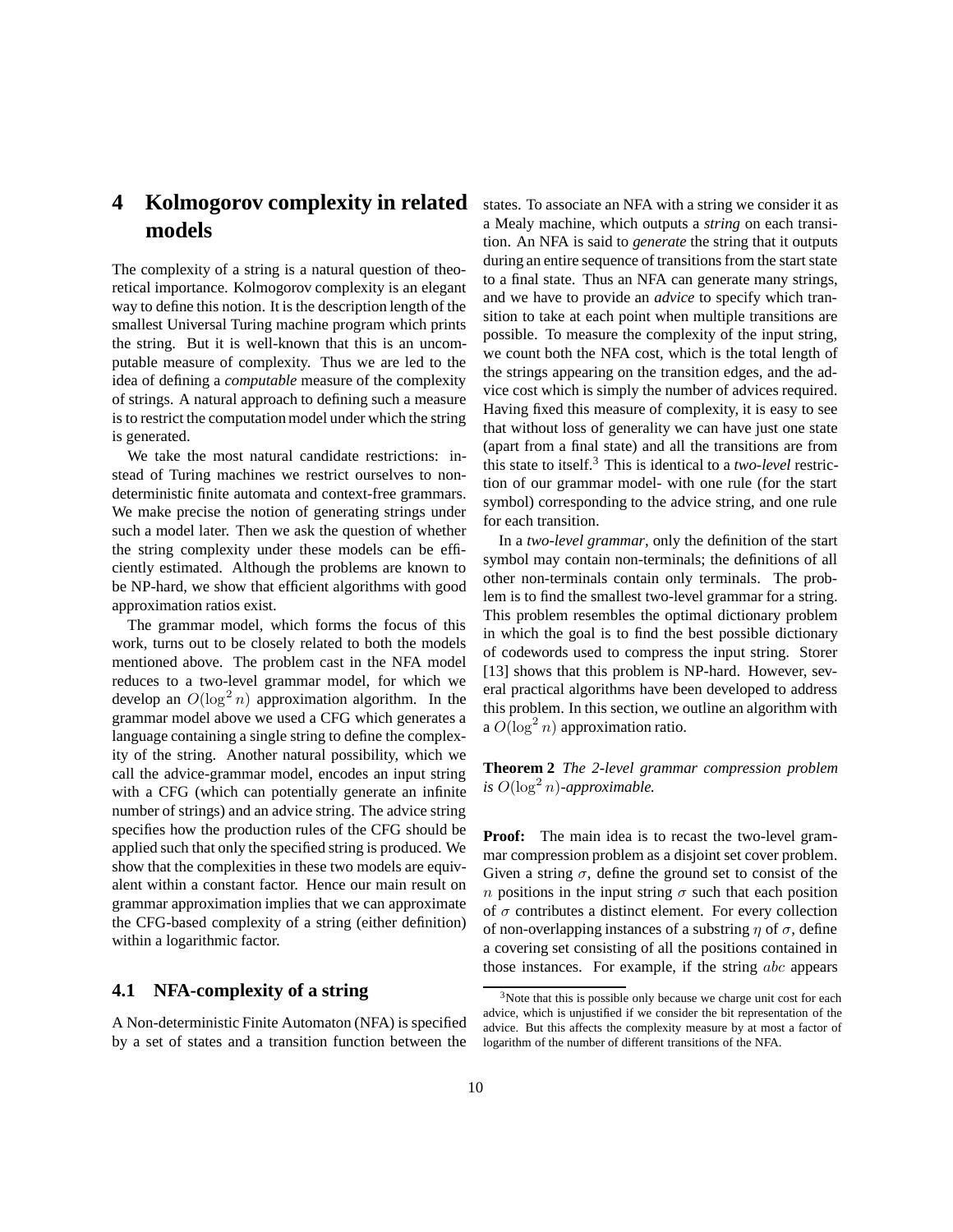k times without overlap, then we generate  $2^k - 1$  covering sets for this substring. The cost of a covering set with string  $\eta$  and some t non-overlapping instances is the length of  $\eta$  plus t. In addition, for each character in  $\sigma$ , we define a covering set with cost one that contains only that character. It is not hard to see that this reduces the smallest two-level grammar problem to the problem of covering the ground set with a minimum cost collection of *disjoint* covering sets.

If we relax the condition that the cover consist of disjoint sets, then the cost of the optimum cover can only decrease. Furthermore, we can obtain an overlapping cover that has cost at most  $1 + \ln n$  times the optimum using the well-known greedy algorithm for set-cover [2].

This overlapping cover is converted to a two-level grammar as follows. First we modify the cover so that no instance of a string in any covering set is redundant for achieving the cover, by simply removing the redundant instances systematically. This ensures that a disjoint covering of  $\sigma$  can be obtained from the instances in the covering sets by taking at most one substring of each instance. Now consider a covering set (in the modified cover) consisting of instances of a substring  $\eta$ . We define a non-terminal for  $\eta$ , non-terminals for the halves of  $\eta$ , quarters of  $\eta$  and so forth until  $\eta$  is partitioned into single characters. The total length of all these definitions generated by  $\eta$  is at most  $\log n$  times the length of  $\eta$ . Now any substring of  $\eta$ is expressible using a sequence of at most  $\log n$  of these non-terminals. In particular, for each instance of  $\eta$ , we can express the portion of that instance not covered by previously-selected sets. Thus for each instance we add at most log <sup>n</sup> symbols to the rule of the start-symbol (and to the size of the grammar). Since we incur an approximation factor of  $\log n$  in approximating the cover, the resulting grammar is at most  $O(\log^2 n)$  larger than the optimum optimum.

All that remains is to describe how the greedy set cover algorithm is applied. Potentially, there could be exponentially many covering sets. To overcome this, at each step we consider every distinct substring  $\eta$  of  $\sigma$ . There are at most  $n^2$  substrings. For each i from 1 to  $|\sigma|/|\eta|$ , we use dynamic programming to find the collection of  $i$  nonoverlapping instances of  $\eta$  that cover the greatest number of previously uncovered characters in the ground set. Thus, for each  $\eta$  and i we narrow the search to one candidate covering set. From among the candidate covering sets, we select the one which maximizes the number of new elements covered divided by  $(|\eta| + i)$ .

## **4.2 Advice-Grammar**

Instead of restricting the grammar to produce exactly one string one could think of a general CFG and a program or advice-string for expanding the CFG such that exactly one string is produced. In a general CFG a single non-terminal may have many production rules and cyclic dependencies are also allowed. With at most a constant factor increase in the size of the CFG, we restrict the non-terminals to be of one of the two kinds: concatenation non-terminals, with exactly one binary production, or choice non-terminals with rules of the form  $A \rightarrow X_0 | X_1 | \dots | X_{t_A}$ , where the  $X_i$  are any symbols. We call such a CFG a *canonical CFG*.

Advice-grammar  $C^{\mathcal{A}}$  consists of a CFG C and an *advice-string* of integers, A. To expand the advicegrammar, one starts off expanding the CFG depth-first, but on encountering a choice non-terminal the *next* integer from the advice-string is read and used to choose the production to be used. We define the complexity of the advice-grammar as  $|C^{\mathcal{A}}| = |C| + |\mathcal{A}|$ , where  $|C|$  is the number of non-terminals in  $\mathcal C$  and  $|\mathcal A|$  is the length of the advice-string A.

Remarkably, as we show now, this seemingly more powerful model is not more than a constant factor more efficient than the grammar we have been considering.

Define the partial expansion of a concatenation nonterminal as an expansion till terminals or choice nonterminals. Note that there cannot be any production loop without a choice non-terminal involved, and so the partial expansion gives rise to a finite tree, called the *partial expansion tree* (PET for short), with terminals and choice non-terminals as the leaves (the latter will be referred to as the choice leaves of the PET). Two non-terminals are said to be equivalent if they have the same partial expansion. A canonical CFG  $\mathcal{G}'$  is a *transform* of a canonical CFG  $\mathcal{G}$ if they have the same terminals and choice non-terminals and for every concatenation non-terminal in  $G$  there is an equivalent non-terminal in  $\mathcal{G}'$ , and the choice rules in  $\mathcal{G}'$ are derived from that in  $G$  by replacing any concatenation non-terminal by its equivalent in  $\mathcal{G}'$ .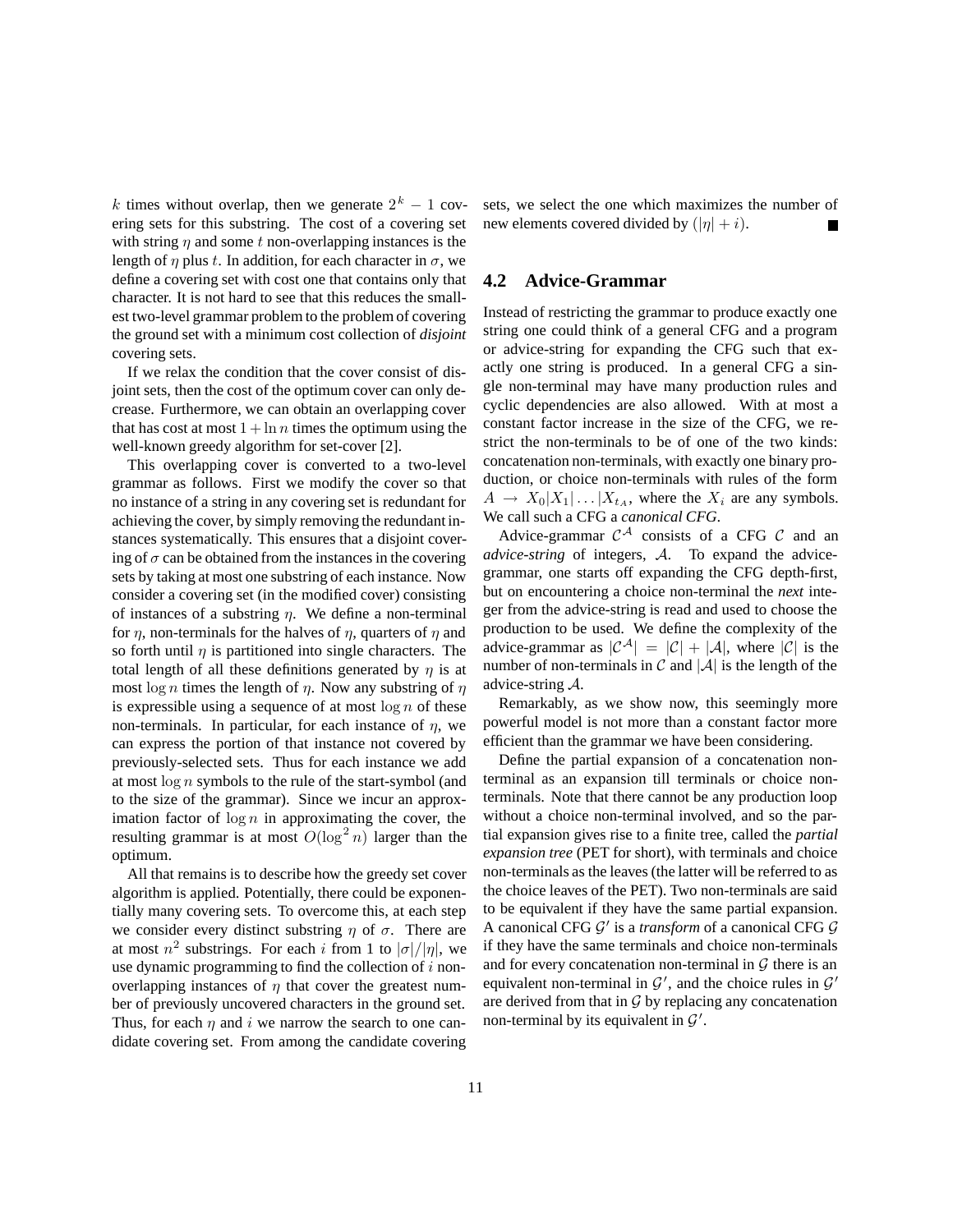**Lemma 2** *Suppose* C *is a canonical CFG with*  $|C| = q$ *. Then we can construct a transform of C, C' such that*  $|C'| = O(g)$  and every concatenation non-terminal A in  $C'$  satisfies the following: C- *satisfies the following:*

- *If more than one choice non-terminal appears in the partial expansion of A, then*  $A \rightarrow XY$  *where both* X *and* Y *have choice non-terminals in their partial expansions.*
- *If* A *has only one choice non-terminal in its partial expansion, then the corresponding choice leaf appears in the PET of* <sup>A</sup> *at a depth of at most* 2*.*

*Then, in* A*'s PET, the number of nodes in the spanning sub-tree containing the root and all the choice leaves in it is at most a constant times the number of choice leaves.*

In the appendix we prove the above Lemma and use it to prove the following:

**Theorem 3** Suppose  $C^A$  is an advice-grammar, with  $|C| = g$  *and*  $|A| = a$ . Then there exists a grammar G *with*  $|\mathcal{G}| = O(g + a)$ *, producing the same string as*  $C^{\mathcal{A}}$ *.* 

#### **4.3 Edit Grammars**

The fact that both the natural variants of CFGs are equivalent suggests the robustness of grammar based string complexity. We further explore the robustness of the model, by allowing *edit-rules* into the grammar. We show that this extended model can affect the complexity of the string by at most a logarithmic factor. Further our algorithm gives a logarithmic approximation under this model too.

An *edit-rule* is a rule of the form  $A \rightarrow X[editop]$ , where  $X$  is a symbol (which might in turn be a nonterminal defined by an edit-rule), and editop is a single edit operation; we restrict ourselves to the following three kinds of edit operations: insert, delete and replace a character. The edit operation specifies the position in  $\langle X \rangle$ where the edit is to be performed, and in case of insert and replace, the character to be introduced. <sup>4</sup> The semantics of the edit operation is the natural one:  $\langle A \rangle$  is obtained by performing *editop* on  $\langle X \rangle$ . An edit rule incurs unit cost. An edit-grammar is called binary or balanced depending on the non-edit (concatenation) rules in it.

We show that edit-grammars are well-approximated by usual grammars. For this we introduce a representation of the string called *edit-LZ77*. In the edit-LZ77 representation of a string, instead of pairs as in LZ77, we have triplets  $(p_i, l_i, [editlist])$ . *editlist* consists of a list of primitive operations (insert/delete/replace) to be applied to the sub-string generated by the  $(p_i, l_i)$  part of the triplet, one after the other. Each primitive operation will point to a location in the sub-string (which might have already been modified by the preceding operations in the list) and prescribe an insert, delete or replace operation. The *editcost* of a triplet is the number of edit operations in the triplet's list.

Along the lines of Lemma 1 we get the following lemma.

**Lemma 3** *If* G *is a binary edit-grammar with* g *concatenation rules and* k *edit rules, then there is an edit-LZ77 representation* L *of the string generated by* G*, with at most* <sup>g</sup> + 1 *triplets and a total edit cost of* <sup>k</sup>*.*

We observe that edit-LZ77 is approximated within a constant factor by the usual LZ77.

**Lemma 4** *If*  $\mathcal{L}$  *is an edit-LZ77 list for a string*  $\sigma$ *, with t triplets and a total edit cost of* k*, then there is an LZ77 list*  $\mathcal{L}'$  for  $\sigma$  with at most  $t + 2k$  pairs.

**Proof:** We can replace a triplet  $(p_i, l_i, [editlist])$  where editlist has  $k_i$  operations, by at most  $1+2k_i$  pairs: at most  $1 + k_i$  pairs to refer to the sub-strings into which the  $k_i$  edit operations split the sub-string generated by the triplet, and at most  $k_i$  pairs to represent the inserts and replaces.

From the above two lemmas and the procedure from Section 3.3 we conclude the following.

**Theorem 4** *The optimum edit-grammar for a string can be approximated efficiently within a factor of*  $O(\log n)$  *by a grammar, where* n *is the length of the string.*

<sup>&</sup>lt;sup>4</sup>It is sometimes reasonable to define other edit operations. For instance one could allow a prefix/suffix operation. In this case the resulting edit-grammar becomes as powerful as LZ77 representation, within a constant factor. Or, one could allow insert/replace to introduce arbitrary symbols instead of terminals, which doesn't change the model significantly.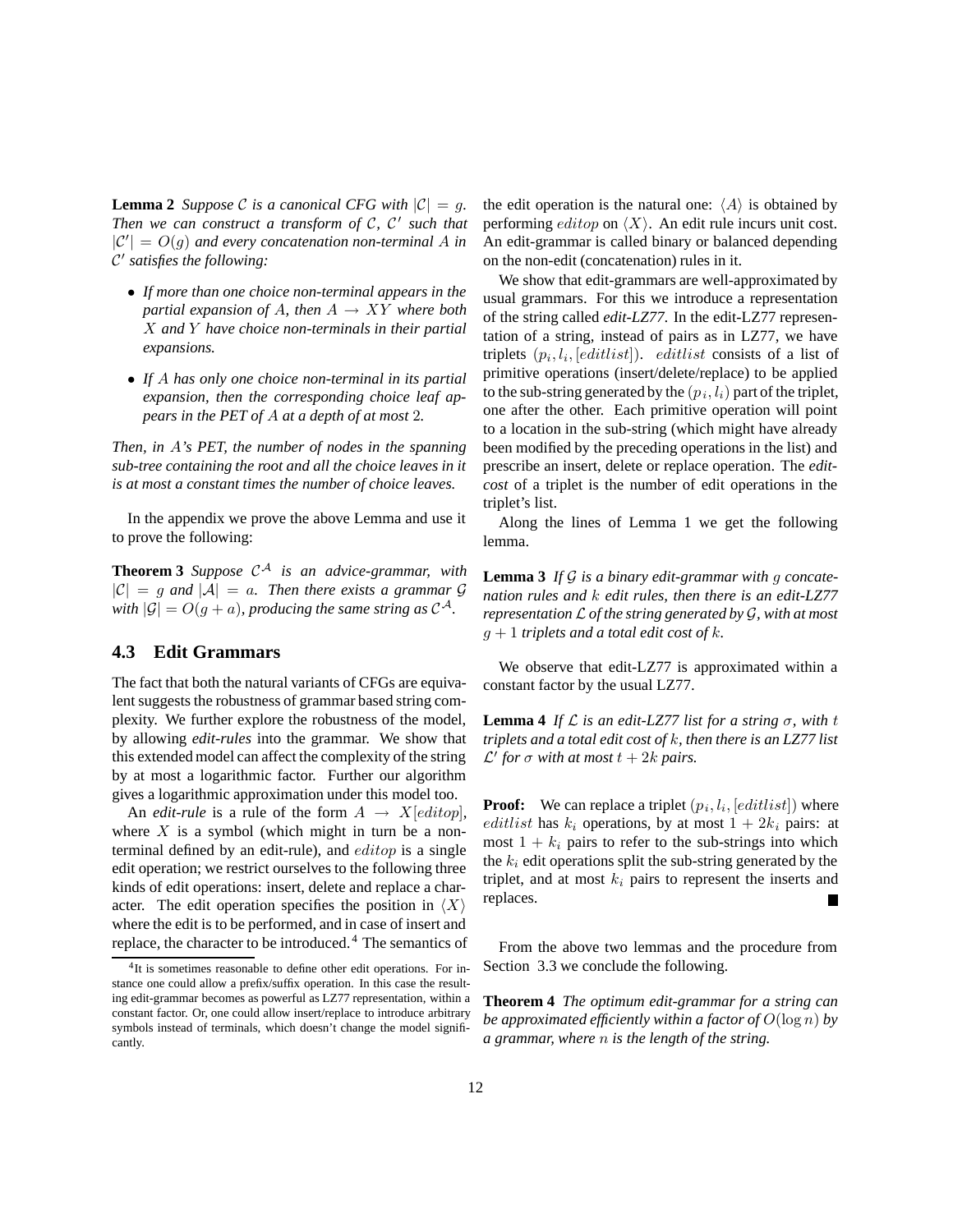## **5 Future Work**

The smallest grammar problem has a theoretically interesting connection to Kolmogorov complexity, practical relevance in the areas of data compression and pattern extraction, and a hierarchical structure that is evident in other real-world problems.

One line of research leading from this problem is the study of string complexity with respect to other natural models. For example, the grammar model could be extended to allow a non-terminal to take a parameter. One could then write a rule such as  $T(P) \rightarrow PP$ , and write the string  $xxyzyz$  as  $T(x)T(yz)$ . Presumably as model power increases, approximability decays to uncomputability.

The  $O(\log \frac{n}{g})$ -approximation algorithm presented here<br>as in near-linear time and hence can be used in a poruns in near-linear time and hence can be used in a potentially practical grammar-based compression algorithm. Empirical study is required to determine its effectiveness compared to other compressors. On the theoretical front, it would be interesting to explore new probabilistic models of sources for which it performs well.

Also, while an  $o\left(\frac{\log n}{\log \log n}\right)$  approximation algorithm for the smallest grammar problem would require progress on the well-studied addition chain problem, it is only known that the optimal grammar cannot be approximated to within a small constant unless  $P = NP$ . Thus, nailing down the actual hardness of the smallest grammar problem remains an intriguing open problem.

Finally, many other important real-world problems share the hierarchical structure of the smallest grammar problem. For example, suppose one must design a digital circuit that computes the logical AND of various, specified subsets of the input signals. How many two-input AND gates suffice? This amounts to a variant of the smallest grammar problem where non-terminals represent sets rather than strings. We know of neither an approximation algorithm nor hardness of approximation result for this natural question.

## **Acknowledgments**

We sincerely thank Yevgeniy Dodis, Martin Farach-Colton, Michael Mitzenmacher, Madhu Sudan and the anonymous reviewers.

## **References**

- [1] A. Apostolico and S. Lonardi. Some theory and practice of greedy off-line textual substitution. In J. A. Storer and M. Cohn, editors, *Data Compression Conference*, pages 119–128, Snowbird, Utah, 1998.
- [2] V. Chvátal. A greedy heuristic for the set-covering problem. *Mathematics of Operations Research*, 4(3):233–235, 1979.
- [3] T. M. Cover and J. A. Thomas. *Elements of Information Theory*. John Wiley & Sons, New York, NY, USA, 1991.
- [4] C. de Marcken. *Unsupervised Language Acquisition*. PhD thesis, Massachusetts Institute of Technology, 1996.
- [5] M. Farach-Colton. Personal communication.
- [6] T. Kida, Y. Shibata, M. Takeda, A. Shinohara, and S. Arikawa. A unifying framework for compressed pattern matching. In *SPIRE/CRIWG*, pages 89–96, 1999.
- [7] J. C. Kieffer and E. hui Yang. Grammar-based codes: A new class of universal lossless source codes. *IEEE Transactions on Information Theory*, 46(3):737–754, 2000.
- [8] J. C. Kieffer, E. hui Yang, G. J. Nelson, and P. Cosman. Universal lossless compression via multilevel pattern matching. *IEEE Transactions on Information Theory*, 46(4):1227–1245, 2000.
- [9] N. J. Larsson and A. Moffat. Offline dictionarybased compression. In *Data Compression Conference*, pages 296–305, 1999.
- [10] E. Lehman and A. Shelat. Approximations algorithms for grammar-based compression. In *Thirteenth Annual Symposium on Discrete Algorithms (SODA'02)*, 2002.
- [11] C. Nevill-Manning. *Inferring Sequential Structure*. PhD thesis, University of Waikato, 1996.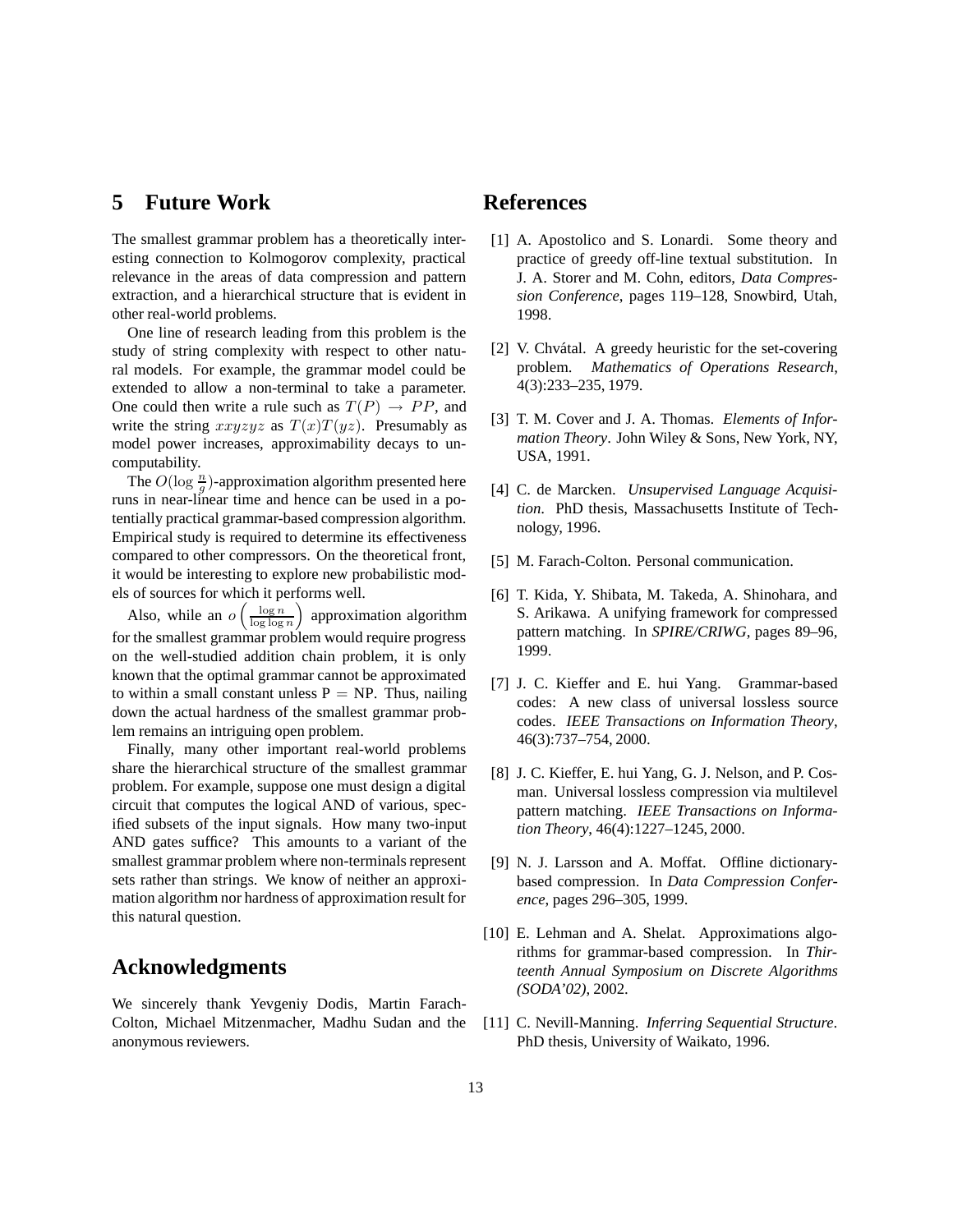- [12] C. G. Nevill-Manning and I. H. Witten. Compression and explanation using hierarchical grammars. *The Computer Journal*, 40(2/3):103–116, 1997.
- [13] J. A. Storer. *Data Compression: Methods and Complexity Issues.* PhD thesis, Princeton University, 1979.
- [14] E. h. Yang and J. C. Kieffer. Efficient universal lossless data compression algorithms based on a greedy sequential grammar transform–part one: Without context models. *IEEE Transactions on Information Theory*, 46(3):755–777, 2000.
- [15] J. Ziv and A. Lempel. A universal algorithm for sequential data compression. *IEEE Transactions on Information Theory*, IT-23(3):337–343, 1977.
- [16] J. Ziv and A. Lempel. Compression of individual sequences via variable-rate coding. *IEEE Transactions on Information Theory*, IT-24:530–536, 1978.

### **A.1 Proof of Theorem 3**

First we prove Lemma 2.

PROOF of LEMMA 2. Non-terminals whose partial expansions contain only terminals are copied as such into  $\mathcal{C}'$ . We describe how to introduce equivalent non-terminals in  $\mathcal{C}'$  for each of the remaining concatenation non-terminal in  $C$  by adding at most a constant number of (concatenation) rules. We *process* the remaining concatenation non-terminals in  $\mathcal C$  (which contain at least one choice nonterminal in their partial expansion) in increasing order of the size of (number of symbols in) their partial expansions. For all non-terminals A that we process we produce an equivalent non-terminal  $A'$  in  $C'$  ensuring the following (in addition to the condition in the lemma): *In the* PET of A', the depth of both the leftmost choice leaf and *the rightmost choice leaf is at most 3.*

We proceed inductively. Consider processing  $A \rightarrow$  $XY$ . If neither X nor Y had to be processed before, we just set  $A' = A$  and add the rule  $A' \rightarrow XY$  (this is the base case). If X (resp. V) is a concatenation non-terminal base case). If  $X$  (resp  $Y$ ) is a concatenation non-terminal in  $\mathcal{C}'$  we would have already processed it and added an equivalent non-terminal  $X'$  (resp  $Y'$ ) to  $\mathcal{C}'$ . Consider simply making a concatenation rule  $X'Y'$ . This may have the (at most) two choice leaves of interest- the leftmost



Figure 1: *Making a new rule in the proof of Lemma 2. The shaded sub-trees are the choice leaves of interest.*

and the rightmost ones- at a depth of at most four in the resulting PET. Figure 1 shows a general scenario, with a maximum of eight possible sub-trees, two of which are the leaves of interest. We can arrange the (at most) eight sub-trees into a tree such that the leaves are at depth three or higher, and they fall on either side of the root. This can be done by making at most 7 new rules, the one at the root being  $A'$ . If there is only one leaf of interest, it can be pushed up to depth 2. When we finish processing the concatenation non-terminals in  $C$ , we complete the construction of  $C'$  by adding rules for each of the choice non-terminals from  $C$  (replacing any concatenation non-terminal appearing in the RHS by equivalent non-terminals).

PROOF of THEOREM 3. By Lemma 2 we assume w.l.o.g that  $C$  satisfies the condition in the lemma, with  $|C| = O(q)$ . A symbol is called choice-free if its partial expansion has only terminals. First we add all rules for choice-free non-terminals in C to G. There are  $O(g)$  such rules. Figure A.1 gives a recursive algorithm to add other rules to  $G$ ; we call this algorithm on the start symbol of  $C$ .

It is easy to see that in the resulting grammar  $G$ , the non-terminal returned by the top-level call to DE-ADVICE expands to the string produced by  $C^{\mathcal{A}}$ . We claim that the number of rules added to  $G$  by this call is  $O(a)$ . Note that new rules are produced at nodes in  $\mathcal C$  which have at least one choice leaf below it in the PET of the last choice non-terminal occurring in the recursion; that is, the nodes at which new rules are produced are exactly the ones in the spanning sub-tree of a PET which spans the root of the PET and the choice leaves. At each choice leaf in